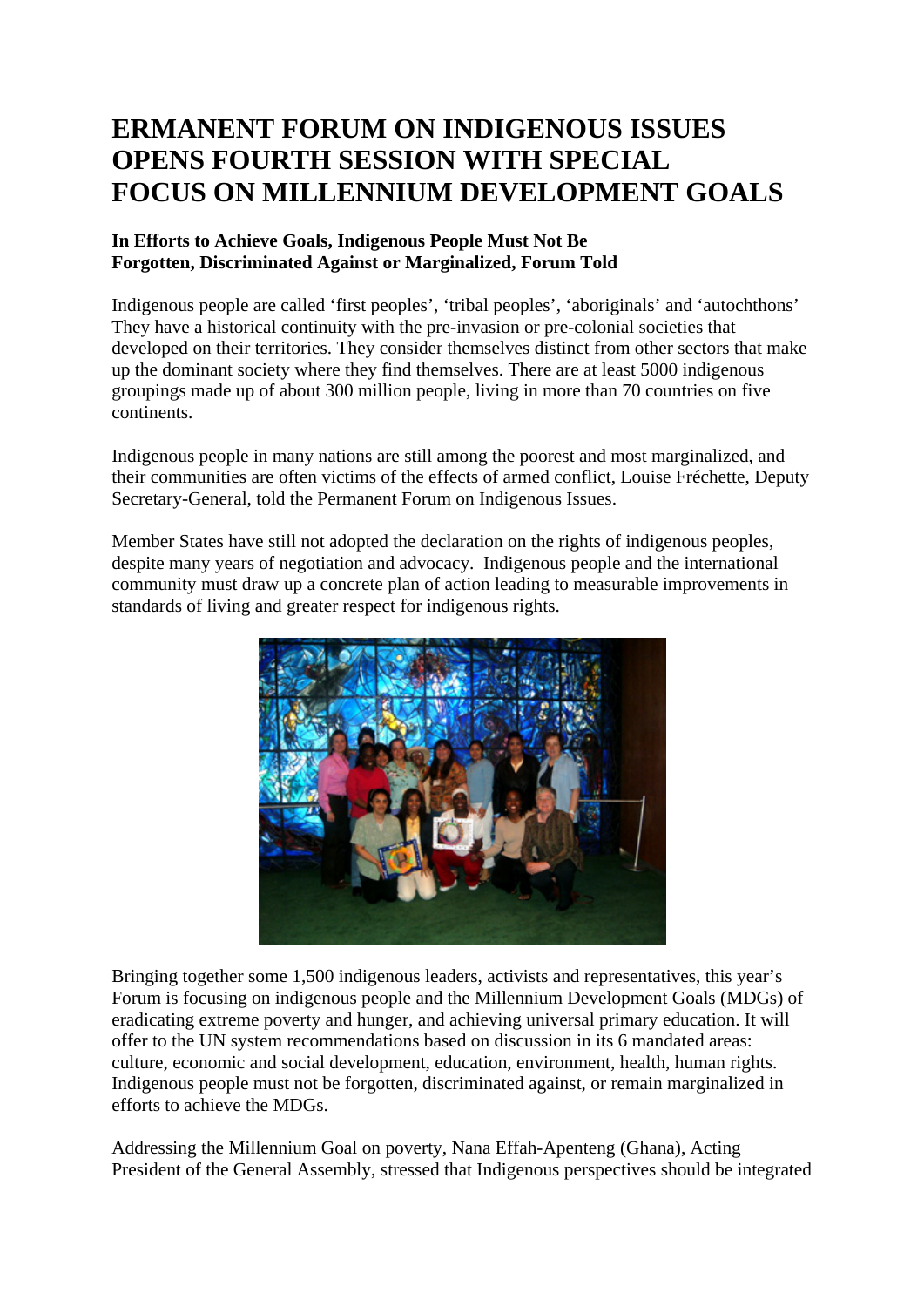into the Millennium Goals process. She said that development models affecting indigenous people must be in harmony with the values and life vision of indigenous peoples. Too many indigenous groups face threats to their land, natural resources, identities and even existence.

During the discussion on eradicating extreme poverty and hunger, the link between poverty and human rights was stressed. Those people born into poverty remain where they are unless relevant rights are implemented. Pointing to studies that show indigenous people suffered more than others from extreme poverty, Louise Arbour, High Commissioner for Human Rights emphasized that such groups had a right to participate fully in development efforts. Poverty reduction programmes must not lead to injustices against indigenous peoples, by depriving them of their lands or traditional means of existence.

Underscoring the importance of community involvement in reducing poverty, Jeffrey Sachs, United Nations Millennium Project Director and Adviser to the Secretary-General, stressed the importance of considering the specific conditions of each community. Comparing the Forum's goals to those of the Millennium Project, he said they both focused on local empowerment and active community participation in their own futures.

Many speakers stressed the need for governments to fulfil their commitments to follow a rights-based approach to development and the reduction of poverty, emphasizing the benefits of adhering to fundamental human rights. They stressed that indigenous peoples must be involved in drawing up Millennium Goal poverty reduction strategy papers. In addition, several focused on environmental issues and poverty.



The session was opened with a traditional procession of indigenous Peruvian children and youth, accompanied by harp and violin. Radford Quamahongwewa, War Chief and Spokesperson for the elders and leaders of the Hopi Indian Nation village of Shangopaui, then offered words of blessing in his native tongue.

Following are the central issues that concern Indigenous peoples at this time: